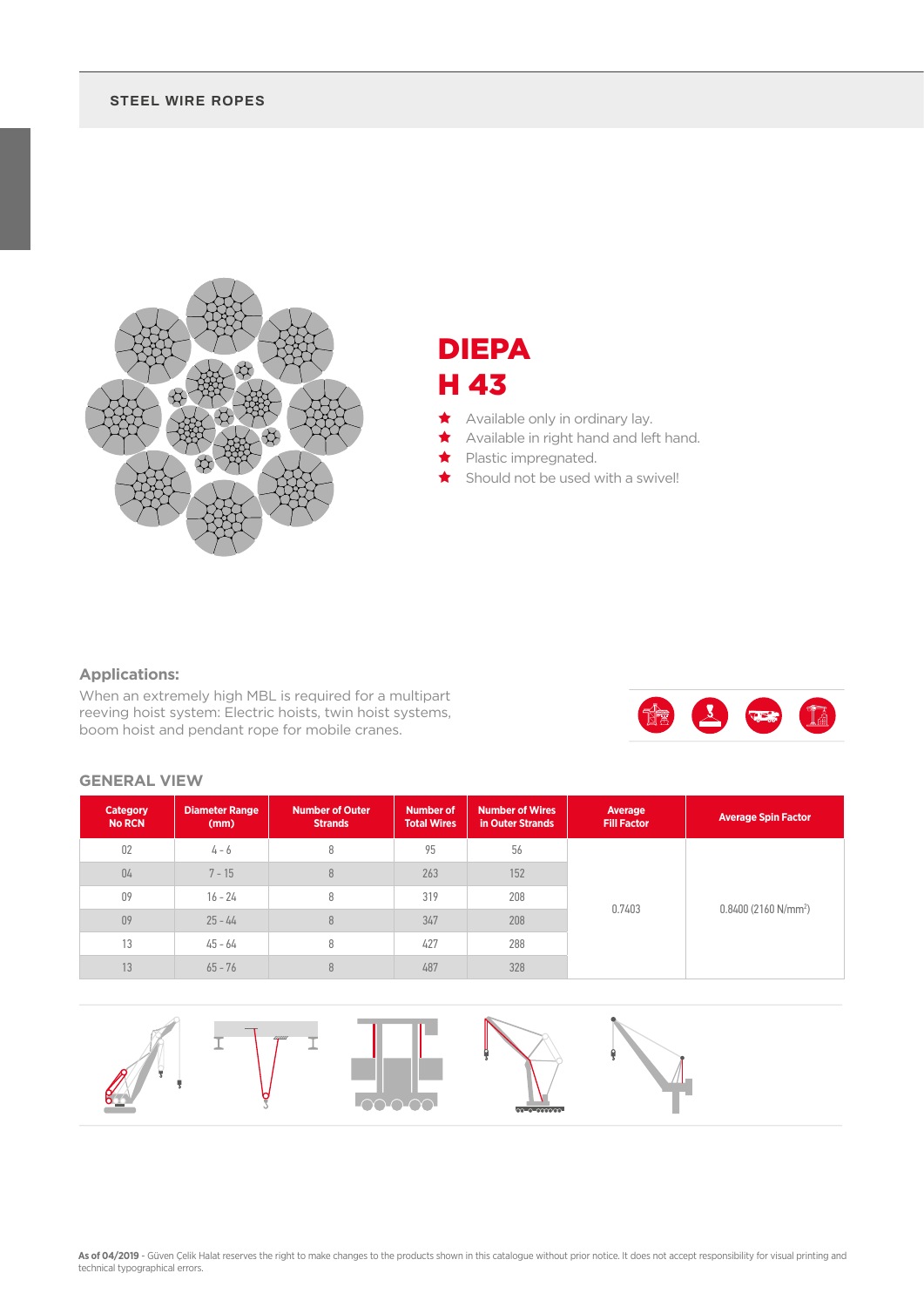





| <b>Rope Diameter</b> |              | <b>Minimum Breaking Force</b><br>1770 N/mm <sup>2</sup> |        |         | <b>Minimum Breaking Force</b><br>1960 N/mm <sup>2</sup> |        |         | <b>Minimum Breaking Force</b> | <b>Weight</b> |         |            |
|----------------------|--------------|---------------------------------------------------------|--------|---------|---------------------------------------------------------|--------|---------|-------------------------------|---------------|---------|------------|
| (mm)                 | (inch)       | (kN)                                                    | (kp)   | (lbs)   | (kN)                                                    | (kp)   | (lbs)   | (KN)                          | (kp)          | (lbs)   | (kg/100 m) |
| 4                    |              | 13,80                                                   | 1.350  | 2.900   | 15,30                                                   | 1.550  | 3.400   | 16,90                         | 1.650         | 3.600   | 8,00       |
|                      | 3/16         | 19,00                                                   | 1.940  | 4.200   | 21,30                                                   | 2.170  | 4.700   | 23,10                         | 2.350         | 5.100   | 11,00      |
| 5                    |              | 21,60                                                   | 2.150  | 4.700   | 23,90                                                   | 2.400  | 5.200   | 26,40                         | 2.600         | 5.700   | 13,00      |
| $\boldsymbol{6}$     |              | 31,10                                                   | 3.150  | 6.900   | 34,50                                                   | 3.450  | 7.600   | 38,00                         | 3.850         | 8.400   | 18,00      |
|                      | 1/4          | 34,20                                                   | 3.490  | 7.600   | 38,20                                                   | 3.890  | 8.500   | 42,10                         | 4.290         | 9.400   | 20,00      |
| 6.5                  |              | 36,50                                                   | 3.650  | 8.000   | 40,40                                                   | 4.100  | 9.000   | 44,60                         | 4.500         | 9.900   | 21,00      |
| 7                    |              | 42,40                                                   | 4.250  | 9.300   | 46,90                                                   | 4.700  | 10.300  | 51,70                         | 5.250         | 11.500  | 25,00      |
| 7.5                  |              | 48,60                                                   | 4.900  | 10.800  | 53,80                                                   | 5.450  | 12.000  | 59,30                         | 6.000         | 13.200  | 28,00      |
|                      | 5/16         | 53,60                                                   | 5.460  | 12.000  | 59,80                                                   | 6.100  | 13.400  | 65,70                         | 6.700         | 14.700  | 32,00      |
| $\, 8$               |              | 55,30                                                   | 5.550  | 12.200  | 61,30                                                   | 6.200  | 13.600  | 67,50                         | 6.800         | 14.900  | 32,00      |
| 8.5                  |              | 62,50                                                   | 6.300  | 13.800  | 69,20                                                   | 7.050  | 15.500  | 76,20                         | 7.700         | 16.900  | 36,00      |
| 9                    |              | 70,00                                                   | 7.050  | 15.500  | 77,50                                                   | 7.850  | 17.300  | 85,70                         | 8.650         | 19.000  | 40,00      |
| 9.5                  |              | 78,00                                                   | 7.850  | 17.300  | 86,50                                                   | 8.750  | 19.200  | 94,90                         | 9.650         | 21.200  | 45,00      |
|                      | 3/8          | 78,00                                                   | 7.900  | 17.400  | 86,50                                                   | 8.800  | 19.400  | 95,30                         | 9.710         | 21.400  | 45,00      |
| 10                   |              | 86,50                                                   | 8.750  | 19.200  | 95,80                                                   | 9.700  | 21.300  | 106,00                        | 10.700        | 23.500  | 49,00      |
| 11                   |              | 105,00                                                  | 10.600 | 23.300  | 116,00                                                  | 11.800 | 26.000  | 128,00                        | 12.950        | 28.500  | 60,00      |
|                      | 7/16         | 106,00                                                  | 10.790 | 23.700  | 118,00                                                  | 12.010 | 26.400  | 129,00                        | 13.180        | 29.000  | 62,00      |
| 12                   |              | 123,00                                                  | 12.450 | 27.400  | 136,00                                                  | 13.850 | 30.500  | 150,00                        | 15.200        | 33.500  | 71,00      |
|                      | 1/2          | 136,00                                                  | 13.900 | 30.600  | 152,00                                                  | 15.470 | 34.100  | 167,00                        | 16.990        | 37.400  | 81,00      |
| 13                   |              | 143,00                                                  | 14.550 | 32.000  | 159,00                                                  | 16.200 | 35.700  | 175,00                        | 17.800        | 39.200  | 83,00      |
| 14                   |              | 168,00                                                  | 17.100 | 37.600  | 187,00                                                  | 19.050 | 41.900  | 206,00                        | 20.950        | 46.100  | 98,00      |
|                      | 9/16         | 174,00                                                  | 17.750 | 39.100  | 194,00                                                  | 19.750 | 43.500  | 213,00                        | 21.720        | 47.800  | 102,00     |
| 15                   |              | 191,00                                                  | 19.400 | 42.700  | 212,00                                                  | 21.550 | 47.500  | 233,00                        | 23.700        | 52.200  | 111,00     |
|                      | 5/8          | 217,00                                                  | 22.110 | 48.700  | 241,00                                                  | 24.530 | 54.000  | 265,00                        | 27.030        | 59.500  | 126,00     |
| 16                   |              | 221,00                                                  | 22.500 | 49.600  | 245,00                                                  | 24.950 | 55.000  | 270.00                        | 27.500        | 60.600  | 128,00     |
| 17                   |              | 248,00                                                  | 25.200 | 55.500  | 275,00                                                  | 28.000 | 61.700  | 302,00                        | 30.800        | 67.900  | 144,00     |
| 18                   |              | 281,00                                                  | 28.550 | 62.900  | 311,00                                                  | 31.700 | 69.800  | 343,00                        | 34.900        | 76.900  | 163,00     |
| 19                   |              | 308,00                                                  | 31.400 | 69.200  | 343,00                                                  | 34.900 | 76.900  | 377,00                        | 38.400        | 84.600  | 179,00     |
|                      | 3/4          | 310,00                                                  | 31.580 | 69.600  | 344,00                                                  | 35.100 | 77.300  | 379,00                        | 38.610        | 85.100  | 181,00     |
| 20                   |              | 344,00                                                  | 35.100 | 77.300  | 383,00                                                  | 39.000 | 85.900  | 421,00                        | 42.850        | 94.400  | 200,00     |
| 21                   |              | 387,00                                                  | 39.450 | 86.900  | 430,00                                                  | 43.800 | 96.500  | 474,00                        | 48.250        | 106.300 | 225,00     |
| 22                   |              | 422,00                                                  | 43.000 | 94.700  | 469,00                                                  | 47.750 | 105.200 | 516,00                        | 52.500        | 115.700 | 245,00     |
|                      | 7/8          | 430,00                                                  | 43.790 | 96.500  | 477,00                                                  | 48.640 | 107.200 | 525,00                        | 53.490        | 117.900 | 247,00     |
| 23                   |              | 456,00                                                  | 46.500 | 102.500 | 507,00                                                  | 51.700 | 113.900 | 559,00                        | 56.900        | 125.400 | 265,00     |
| 24                   |              | 496,00                                                  | 50.500 | 111.300 | 550,00                                                  | 56.100 | 123.600 | 606,00                        | 61.700        | 136.000 | 287,00     |
| 25                   |              | 534,00                                                  | 54.450 | 120.000 | 593,00                                                  | 60.450 | 133.200 | 653,00                        | 66.550        | 146.700 | 310,00     |
|                      | $\mathbb{1}$ | 550,00                                                  | 56.050 | 123.500 | 611,00                                                  | 62.240 | 137.200 | 672,00                        | 68.500        | 151.000 | 323,00     |
| 26                   |              | 574,00                                                  | 58.500 | 128.900 | 638,00                                                  | 65.000 | 143.200 | 701,00                        | 71.500        | 157.600 | 333,00     |
| 27                   |              | 624,00                                                  | 63.600 | 140.200 | 694,00                                                  | 70.650 | 155.700 | 763,00                        | 77.750        | 171.400 | 362,00     |
| $28\,$               |              | 672,00                                                  | 68.500 | 151.000 | 747,00                                                  | 76.100 | 167.700 | 822,00                        | 83.700        | 184.500 | 390,00     |
|                      | 11/8         | 708,00                                                  | 72.150 | 159.000 | 787,00                                                  | 80.180 | 176.700 | 865,00                        | 88.210        | 194.400 | 408,00     |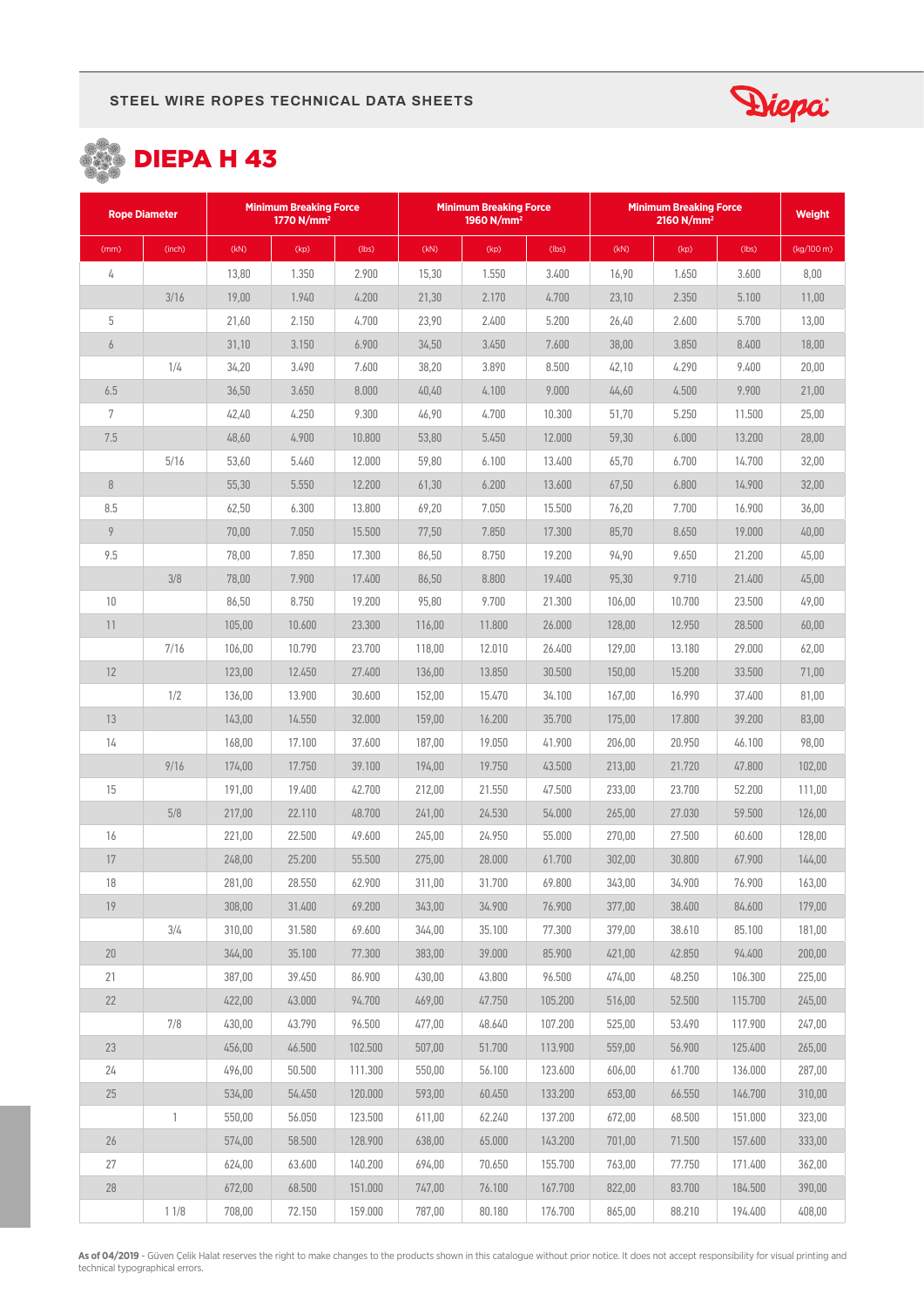

# Diepa:<br> **DIEPA H 43**

| <b>Rope Diameter</b> |                | <b>Minimum Breaking Force</b><br>1770 N/mm <sup>2</sup> |         |         | <b>Minimum Breaking Force</b><br>1960 N/mm <sup>2</sup> |         |         | <b>Minimum Breaking Force</b> | <b>Weight</b> |         |            |
|----------------------|----------------|---------------------------------------------------------|---------|---------|---------------------------------------------------------|---------|---------|-------------------------------|---------------|---------|------------|
| (mm)                 | (inch)         | (kN)                                                    | (kp)    | (lbs)   | (kN)                                                    | (kp)    | (lbs)   | (kN)                          | (kp)          | (lbs)   | (kg/100 m) |
| 29                   |                | 735,00                                                  | 74.850  | 165.000 | 816,00                                                  | 83.200  | 183.400 | 898,00                        | 91.550        | 201.800 | 426,00     |
| 30                   |                | 774,00                                                  | 78,900  | 173.900 | 860,00                                                  | 87.650  | 193.200 | 946,00                        | 96.400        | 212.500 | 499,00     |
| 31                   |                | 832,00                                                  | 84.750  | 186.800 | 925,00                                                  | 94.200  | 207.600 | 1.017,00                      | 103.650       | 228.500 | 482,00     |
|                      | 11/4           | 868,00                                                  | 88.520  | 195.100 | 965,00                                                  | 98.380  | 216.800 | 1.062,00                      | 108.240       | 238.600 | 504,00     |
| 32                   |                | 881,00                                                  | 89.800  | 197.900 | 979,00                                                  | 99.800  | 220,000 | 1.078,00                      | 109.800       | 242.000 | 511,00     |
| 33                   |                | 940,00                                                  | 95.800  | 211.200 | 1.045,00                                                | 106.500 | 234.700 | 1.149,00                      | 117.100       | 258.100 | 545,00     |
| 34                   |                | 1.004,00                                                | 102.350 | 225.600 | 1.116,00                                                | 113.700 | 250.600 | 1.227,00                      | 125.050       | 275.600 | 582,00     |
|                      | 13/8           | 1.047,00                                                | 106.710 | 235.200 | 1.163,00                                                | 118.530 | 261.300 | 1.280,00                      | 130.430       | 287.500 | 610,00     |
| 35                   |                | 1.050,00                                                | 107.050 | 236.000 | 1.167,00                                                | 118.900 | 262.100 | 1.284,00                      | 130.850       | 288.400 | 609,00     |
| 36                   |                | 1.121,00                                                | 114.300 | 251.900 | 1.246,00                                                | 127.000 | 279.900 | 1.371,00                      | 139.700       | 307.900 | 650,00     |
| 37                   |                | 1.194,00                                                | 121.750 | 268.400 | 1.327,00                                                | 135.250 | 298.100 | 1.460,00                      | 148.800       | 328,000 | 693,00     |
| 38                   |                | 1.273,00                                                | 129.750 | 286.000 | 1.415,00                                                | 144.150 | 317.700 | 1.556,00                      | 158,550       | 349.500 | 738.00     |
|                      | 11/2           | 1.278,00                                                | 130.240 | 287.100 | 1.420,00                                                | 144.700 | 319.000 | 1.561,00                      | 159.150       | 350.800 | 726.00     |
| 39                   |                | 1.322,00                                                | 134.750 | 297.000 | 1.469,00                                                | 149.750 | 330.100 | 1.616,00                      | 164.700       | 363.000 | 767,00     |
| 40                   |                | 1.374,00                                                | 140.100 | 308.800 | 1.527,00                                                | 155.650 | 343.100 | 1.680,00                      | 171.200       | 377.400 | 797,00     |
| 41                   |                | 1.453,00                                                | 147.750 | 325.700 | 1.609,00                                                | 164.150 | 361.800 | 1.773,00                      | 180.600       | 398.100 | 841,00     |
|                      | 15/8           | 1.474,00                                                | 150.280 | 331.300 | 1.638,00                                                | 166.980 | 368.100 | 1.802,00                      | 183.700       | 404.900 | 852,00     |
| 42                   |                | 1.540,00                                                | 156.900 | 345.900 | 1.711,00                                                | 174.350 | 384.300 | 1.882,00                      | 191.800       | 422.800 | 893,00     |
| 43                   |                | 1.599,00                                                | 162.500 | 358.200 | 1.770,00                                                | 180.600 | 398.100 | 1.950,00                      | 198.650       | 437.900 | 925,00     |
| 44                   |                | 1.680,00                                                | 171.200 | 377.400 | 1.866,00                                                | 190.250 | 419.400 | 2.053,00                      | 209.250       | 461.300 | 974,00     |
|                      | 13/4           | 1.709,00                                                | 174.210 | 384.000 | 1.899,00                                                | 193.600 | 426.800 | 2.089,00                      | 212.960       | 469.400 | 988.00     |
| 45                   |                | 1.751,00                                                | 177.950 | 392.300 | 1.939,00                                                | 197.750 | 435.900 | 2.136,00                      | 217.550       | 479.600 | 1.013,00   |
| 46                   |                | 1.832,00                                                | 186.750 | 411.700 | 2.036,00                                                | 207.500 | 457.400 | 2.239,00                      | 228.300       | 503.300 | 1.063,00   |
| 47                   |                | 1.909,00                                                | 194.150 | 428.000 | 2.114.00                                                | 215.750 | 475.600 | 2.330,00                      | 237.300       | 523.100 | 1.105,00   |
|                      | 17/8           | 1.956,00                                                | 199.350 | 439.400 | 2.173,00                                                | 221.520 | 488.300 | 2.390,00                      | 243.660       | 537.100 | 1.134,00   |
| 48                   |                | 1.987,00                                                | 202.450 | 446.300 | 2.207,00                                                | 224.950 | 495.900 | 2.428,00                      | 247.450       | 545.500 | 1.152,00   |
| 49                   |                | 2.076,00                                                | 211.050 | 465.200 | 2.298,00                                                | 234.500 | 516.900 | 2.533,00                      | 257.950       | 568.600 | 1.201,00   |
| 50                   |                | 2.150,00                                                | 219.100 | 483.000 | 2.388,00                                                | 243.450 | 536.700 | 2.628,00                      | 267.800       | 590.300 | 1.246,00   |
|                      | $\overline{2}$ | 2.224.00                                                | 226.680 | 499.700 | 2.471,00                                                | 251.910 | 555.300 | 2.718,00                      | 277.100       | 610.800 | 1.290,00   |
| 51                   |                | 2.249,00                                                | 228.600 | 503.900 | 2.490,00                                                | 254.050 | 560.000 | 2.744,00                      | 279.450       | 616.000 | 1.301,00   |
| 52                   |                | 2.312,00                                                | 235.600 | 519.400 | 2.568,00                                                | 261.750 | 577.000 | 2.825,00                      | 287.950       | 634.800 | 1.340,00   |
| 53                   |                | 2.428,00                                                | 246.900 | 544.300 | 2.689,00                                                | 274.300 | 604.700 | 2.964,00                      | 301.800       | 665.300 | 1.405,00   |
|                      | 21/8           | 2.489,00                                                | 253.700 | 559.300 | 2.766.00                                                | 281.940 | 621.500 | 3.042,00                      | 310.120       | 683.600 | 1.457,00   |
| 54                   |                | 2.491,00                                                | 253.850 | 559.600 | 2.768,00                                                | 282.100 | 621.900 | 3.044,00                      | 310.300       | 684.000 | 1.444,00   |
| 55                   |                | 2.615,00                                                | 265.900 | 586.200 | 2.895,00                                                | 295.450 | 651.300 | 3.191,00                      | 324.950       | 716.300 | 1.513,00   |
| 56                   |                | 2.727,00                                                | 277.950 | 612.700 | 3.030,00                                                | 308.800 | 680.700 | 3.333,00                      | 339.700       | 748.900 | 1.581,00   |
| 57                   |                | 2.809,00                                                | 285.600 | 629.600 | 3.111,00                                                | 317.350 | 699.600 | 3.427,00                      | 349.050       | 769.500 | 1.625,00   |
|                      | 21/4           | 2.816,00                                                | 287.050 | 632.800 | 3.129,00                                                | 318.970 | 703.200 | 3.442,00                      | 350.830       | 773.400 | 1.633,00   |
| 58                   |                | 2.898,00                                                | 295.400 | 651.200 | 3.221,00                                                | 328.250 | 723.600 | 3.542,00                      | 361.050       | 795.900 | 1.681,00   |
| 59                   |                | 3.009,00                                                | 306.000 | 674.600 | 3.332,00                                                | 339.950 | 749.400 | 3.672,00                      | 374.000       | 824.500 | 1.741,00   |
| 60                   |                | 3.053,00                                                | 311.100 | 685.800 | 3.391,00                                                | 345.700 | 762.100 | 3.730,00                      | 380.250       | 838.200 | 1.770,00   |

**As of 04/2019** - Güven Çelik Halat reserves the right to make changes to the products shown in this catalogue without prior notice. It does not accept responsibility for visual printing and<br>technical typographical errors.